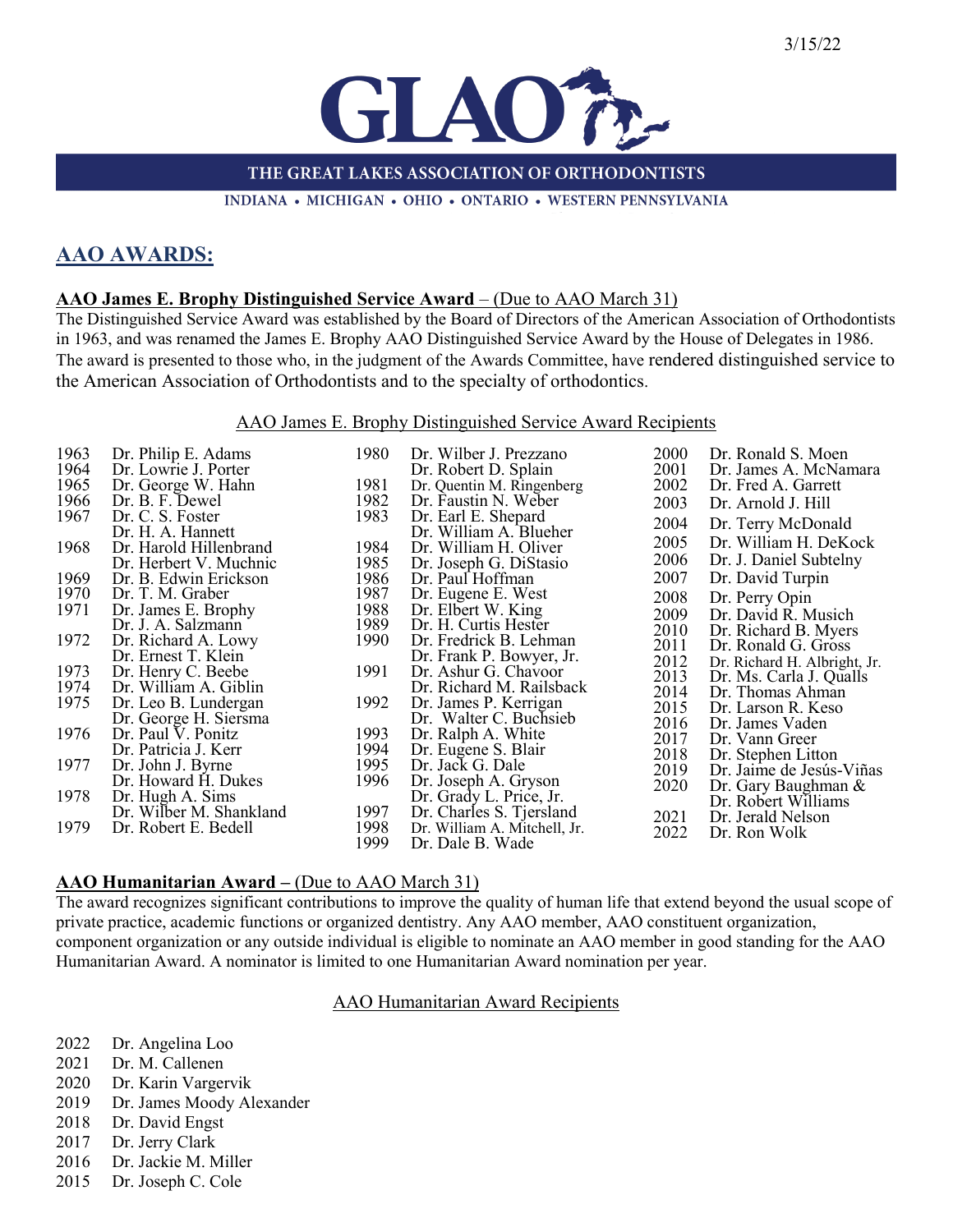- 2014 Dr. Julian Metz
- 2013 Dr. Timothy J. Alford
- 2012 Dr. J. Franklin Whipps
- Dr. Francis J. Miller
- 2011 Dr. Jeremiah J. Lowney, Jr.

## **AAO Lifetime Achievement Award in Orthodontic Research – (Due to AAO March 31)**

This annual award is intended to recognize those individuals who have made significant contributions to the science related to the specialty of orthodontics over the course of their lifetime.

The criteria for consideration include the following:

- 1. Nominee has made significant contributions to the science related to the specialty of orthodontics through research.
- 2. Nominee has made significant contributions of original, outstanding, or innovative discoveries in orthodontic research across his or her lifetime.
- 3. Nominee has established a legacy of research and discovery that is inspiring to members of the academic community.
- 4. Nominee has produced information that is useful, or potentially useful, in advancing the clinical practice of orthodontics.
- 5. Nominee does not have to be an orthodontist.
- 6. AAO members may nominate individuals from the United States or any other country.
- 7. Nominations may also be solicited by the Editor-in-Chief of the AJO-DO from editors of other orthodontic journals published throughout the world.
- 8. At the time of selection of the awardee by the AAO, nominees must be living; deceased nominees will not be considered.

The AAO Board of Trustees will consider these nominations and determine the award recipient on an annual basis. Award winners will be invited to make a presentation at the following year's AAO Annual Session during the Doctors' program. The award will be presented at the beginning of the lecture, and the recipient of the next year's award will be announced at the conclusion of the lecture.

## AAO Lifetime Achievement Award Recipients

- 2022 Dr. Katherine W. L. Vig
- 2021 Dr. James A. McNamara
- 2020 Dr. Anne Marie Kuijpers-Jagtman
- 2019 Dr. Peter Buschang
- 2018 Dr. Lysle E. Johnston Jr.
- 2017 Dr. William Proffit

## **AAO Outstanding Contribution Award by a Non-Orthodontist–** (Due to AAO March 31)

This AAO award recognizes outstanding service to the specialty of orthodontics made by a non-orthodontist. The Award Committee is composed of the eight most recent past presidents, each representing one of the eight constituent organizations. Nominations may come from the following sources: Each constituent organization or WFO-affiliated organization may submit one nomination per year; Any group of five or more American Association of Orthodontists' members may submit a nomination.

Award guidelines:

- The letter of nomination is to include a description of the particular achievements of the nominee, a brief background statement supporting the nomination along with appropriate credentials and curriculum vitae.
- Each organization shall determine how its nominee is to be selected and need not limit itself to choosing only from its own membership.
- Any non-orthodontist who has rendered distinguished service to the American Association of Orthodontists and to the specialty of orthodontics may be nominated. The person must be a non-orthodontist, and may come from an allied health field, from the corporate environment or be a private individual.
- All nominations must remain confidential. Any announcement, disclosure or campaign on behalf of a nominee may disqualify that candidate for the year in which he or she is nominated.

A monetary award of \$1,500 will be given to the recipient. In addition, recipients receive Round trip economy airfare for two plus ground transportation between home/hotel/airports; Three nights room at an AAO designated leadership hotel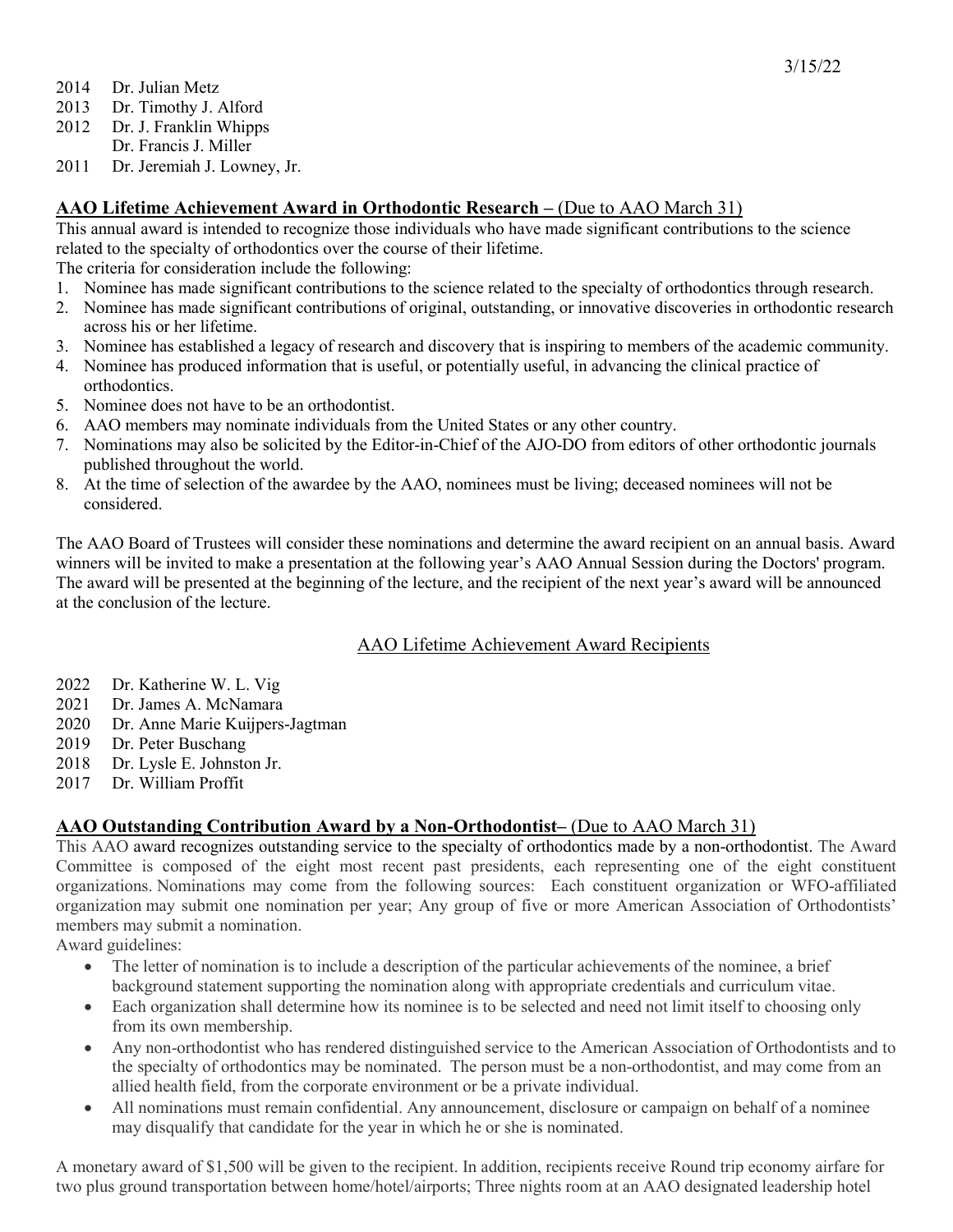(direct billed to AAO); a \$75 per diem for three days to cover meals and incidental expenses; Two tickets to the VIP section for Opening Ceremonies at Annual Session; Six complimentary tickets to the Excellence in Orthodontics Luncheon at the Annual Session.

## AAO Outstanding Contribution Award Recipients

2022 Chris Bentson

2021 Rosemary Bray

2020 Sharon Hunt

2019 Paul Gange Sr.

# **AAOF AWARD:**

## **AAOF Louise Ada Jarabak Award** – (Due to AAOF February 1)

The award is made at the AAO Annual Meeting. The criteria for this award is: nominees must be an orthodontist; is either a full or part-time teacher of orthodontics in a graduate program or a department chair in an orthodontic program; is associated with orthodontic research in some capacity, such as that of a primary investigator or a member of a group research program; has made personal sacrifices in his/her efforts to promote the orthodontic specialty; it is desirable that the person has published his/her work. Nominees who have made essay presentations at the constituent or national AAO level will be viewed more favorably. A nominee must have been living at the time of the nomination. Only nominations from Constituent Societies are considered.

### AAOF Jarabak Award Recipients

2023 Dr. Jae Park 2022 Dr. Southard 2021 Dr. Laura Iwasaki 2020 Dr. Greg Huang 2019 Dr. Anne Marie Kuijpers-Jagtman 2018 Dr. Brent E. Larson 2017 Dr. Robert L. Vanarsdall, Jr. 2016 Dr. Kevin O'Brien 2015 Dr. Eustaquio A. Araujo Dr. Vincent Kokich (posthumously) 2014 Dr. Walter C. Sandusky, Jr. 2013 Dr. Roberto D. Justus 2012 Dr. Samir Bishara (posthumously) 2011 Dr. Rolf Behrents 2010 Dr. Takayuki Kuroda 2009 Dr. Anthony A. Gianelly 2008 Dr. John S. Casko 2007 Dr. Bjorn U. Zachrisson 2006 Dr. Ronald H. Roth (posthumously) 2006 Dr. Lysle E. Johnston 2005 Dr. Jagdish Chadha 2004 Dr. James P. Moss 2003 Dr. W. Eugene Roberts Dr. Harold T. Perry, Jr. 2002 Dr. James L. Vaden 2001 Dr. Athanasios Athanasiou 2000 Dr. James J. Baldwin Dr. William R. Proffit 1999 Dr. Alton W. Moore 1998 Dr. Frans P.G.M. van der Linden 1997 Dr. A. Howard Sather 1996 Dr. S. Eugene Coben 1995 Dr. Birte Melsen 1994 Dr. T.M. Graber 1993 Dr. J. Daniel Subtelny Dr. James E. McIver (Posthumously) 1992 Dr. Arne Bjork 1991 Dr. George Andreasen (Posthumously) Dr. Harry Dougherty 1990 Dr. Birgit Thilander 1989 Dr. Faustin N. Weber (Deceased) 1988 Dr. Walter Jack Tulley 1987 Dr. Charles H. Smith (Deceased) 1986 Dr. Anders Lundstrom 1985 Dr. Sakae Keith Tanaka 1984 Dr. Fujio Miura 1983 Dr. Samuel Weinstein

# **ABO AWARDS:**

## **ABO Albert H. Ketcham Memorial Award** – (Due to ABO January 15)

The Albert H. Ketcham Memorial Award is awarded annually to an orthodontist(s) or some other person, who in the judgment of the award committee has made a notable contribution to the science and art of orthodontics.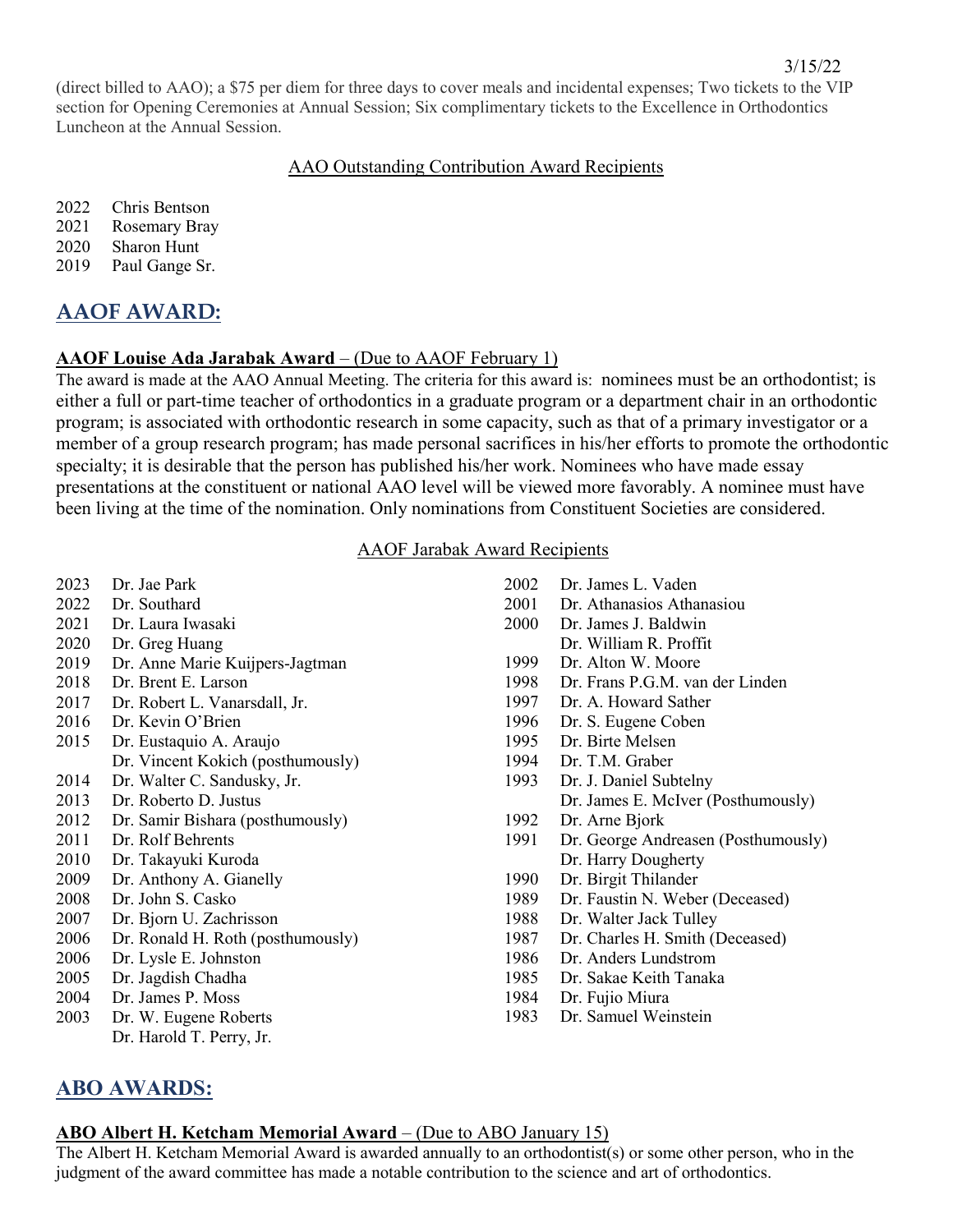Annually, the American Board of Orthodontics will invite nominations for the Albert H. Ketcham Memorial Award by letter to the constituent societies of the American Association of Orthodontics. Only nominations from the officers and directors of the American Board of Orthodontics and from the governing bodies of the constituent societies of the American Association of Orthodontics will be received and acted upon by the American Board of Orthodontics. Thereafter, the American Board of Orthodontics will select the award recipient and inform the American Association of Orthodontics of its selection. The award may be presented to more than one person, if special circumstances indicate the desirability of a joint award.

#### ABO Albert H. Ketcham Memorial Award Recipients

1974 Dr. Herbert I. Margolis

1954 Dr. Charles R. Baker 1955 Dr. Joseph E. Johnson 1956 Dr. Leuman M. Waugh 1957 Dr. Oren A. Oliver 1958 Dr. H. C. Pollock 1958 Dr. Joseph D. Eby 1959 Dr. Robert H. W. Strant 1959 Dr. Allan G. Brodie 1960 Dr. Sheldon Friel 1960 Dr. Charles H. Tweed 1961 Dr. William B. Downs 1962 Dr. C. Edward Martinek 1962 Dr. Charles B. Bolton 1963 Dr. Hays N. Nance 1964 Dr. Philip E. Adams 1964 Dr. Andrew F. Jackson 1965 Dr. Wendell L. Wylie 1966 Dr. William R. Humphrey 1966 Dr. Jacob A. Salzmann 1967 Dr. Harry Sicher 1968 Dr. George W. Hahn 1968 Dr. Cecil C. Steiner 1969 Dr. Lowrie J. Porter 1969 Dr. Wilton Marion Krogman 1970 Dr. Silas J. Kloehn 1970 Dr. Herbert K. Cooper 1971 Dr. Frank P. Bowyer 1972 Dr. B. F. Dewel 1973 Dr. Alton W. Moore 1973 Dr. Arne Bjork

1975 Dr. Robert M. Ricketts 1975 Dr. T. M. Graber 1976 Dr. Kaare Reitan 1977 Dr. Conraad F. A. Moorrees 1977 Dr. P. Raymond Begg 1978 Dr. Arthur B. Lewis 1979 Dr. Earl E. Shepard 1980 Dr. Eugene E. West 1980 Dr. Faustin N. Weber 1981 Dr. Reed A. Holdaway 1982 Dr. Frederick T. West 1982 Dr. Fred F. Schudy 1983 Dr. Richard A. Riedel 1983 Dr. Joseph R. Jarabak 1984 Dr. Raymond C. Thurow 1985 Dr. John R. Thompson 1986 Dr. Paul D. Lewis 1986 Dr. James E. Brophy 1987 Dr. Brainerd F. Swain 1988 Dr. Robert E. Moyers 1989 Dr. L. Levern Merrifield 1990 Dr. Donald G. Woodside 1991 Dr. Robert E. Gaylord 1992 Dr. Wilbur J. Prezzano 1993 Dr. Sten Linder-Aronson 1994 Dr. Arthur A. Dugoni 1994 Dr. Harry L. Dougherty 1995 Dr. Rolf Frankel 1996 Dr. J. Daniel Subtelny

1996 Dr. Samuel Pruzansky 1997 Dr. Lloyd E. Pearson 1998 Dr. Lennart A.T. Weislander 1998 Dr. Fujio Miura 1999 Dr. Dale B. Wade 1999 Dr. Charles J. Burstone 2000 Dr. Jack G. Dale 2001 Dr. Paul Louis Tessier 2001 Dr. Lysle E. Johnston 2002 Dr. Robert J. Isaacson 2002 Dr. O. B. Vaughan 2003 Dr. Donald R. Joondeph 2004 Dr. Anthony Gianelly 2005 Dr. William Profitt 2006 Dr. Herbert Klontz 2007 Dr. Bjorn Zachrisson 2008 Dr. James A. McNamara, Jr. 2009 Dr. Katherine W. L. Vig 2010 Dr. James L. Vaden 2011 Dr. Vince G. Kokich 2012 Dr. Lee W. Graber 2013 Dr. Thomas J. Cangialosi 2014 Dr. John S. Casko 2015 Dr. David L. Turpin 2016 Dr. W. Eugene Roberts, Jr. 2017 Dr. Sheldon Peck 2018 Dr. Birte Melsen 2019 Dr. Michael Riolo 2020 Dr. Rolf Behrents None in 2021-2022

#### **ABO Dale B. Wade Award –** (Due to ABO January 15)

The Dale B. Wade Award shall be given to a board certified orthodontist, active as a clinician and/or teacher for at least 20 years, who has made exceptional contributions to orthodontics via devotion to clinical practice or teaching. The recipient shall have served as an exemplary role-model to residents or established orthodontists as in the image of the late Dr. Wade.

ABO Dale B. Wade Award Recipients

None in 2021-2022 2020 Dr. Carla Evans 2019 Dr. Eustaquio Araujo<br>2018 Dr. Jervl D. English Dr. Jeryl D. English 2017 Dr. Andrew J. Haas 2016 Dr. Phillip M. Campbell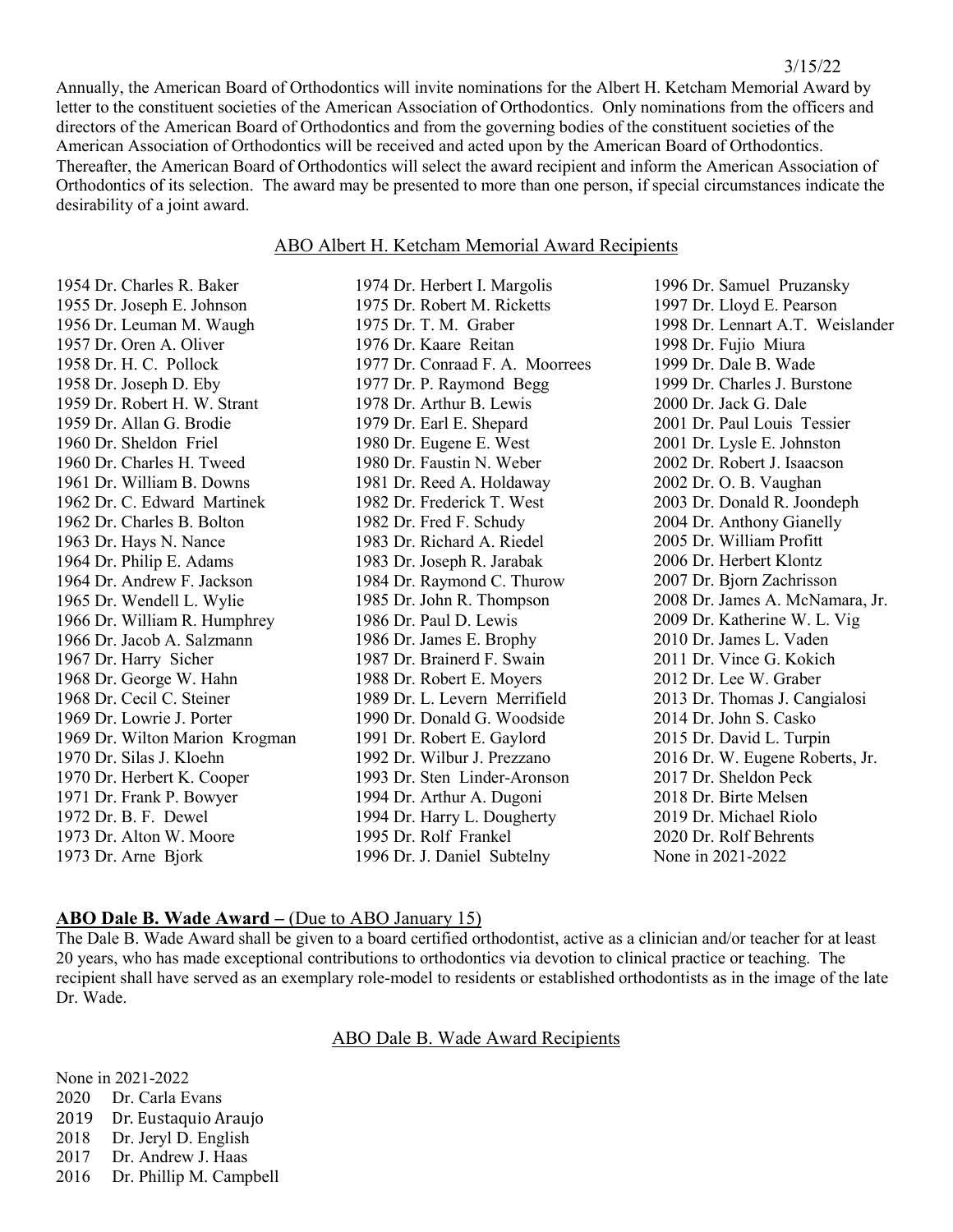- 2014 Dr. Vance J. Dykhouse
- 2013 Dr. G. Frans Currier
- 2012 Dr. David L. Turpin; Dr. Robert L. Vanarsdall, Jr.
- 2011 Dr. H. Garland Hershey; Dr. Roberto C. Justus
- 2010 Dr. Richard Kulbersh; Dr. W. Eugene Roberts; Dr. Peter A. Shapiro
- 2009 Dr. Richard G. Alexander; Dr. Richard P. McLaughlin; Dr. R. William McNeill
- 2008 Dr. Fred A. Garrett; Dr. Daman D. Thanik; Dr. D.J. Thompson
- 2007 Dr. W. Bonham Magness
- 2006 Dr. Richard Aubrey (posthumously); Dr. James Baldwin; Dr. Edward Genecov

# **ADA AWARDS:**

## **ADA Norton M. Ross Award for Excellence in Clinical Research** – (Due to AAO by February 1)

This award was established to recognize investigators whose clinical research has had a meaningful impact on some aspect of clinical dentistry. This award recognizes individuals who have made significant contributions in clinical investigations that have advanced the diagnosis, treatment and/or prevention of craniofacial-oral-dental diseases, as well as outstanding research endeavors in other areas. Previous award winners represent a diversity of disciplines, including dental materials, oral medicine, oral pathology, orofacial pain and periodontics. The award is sponsored by the ADA and honors the memory of Dr. Norton M. Ross, a dentist and pharmacologist who contributed significantly to the fields of oral medicine and dental clinical research. The award recipient will receive a \$5,000 honorarium and a plaque.

Concise letters of nomination describing the nominee's accomplishments in the context of the award's objectives, along with the nominee's curriculum vitae and a list of publications should be submitted. The letter should be explicit in describing the impact of the nominee's research in clinical dentistry. Selection is based upon the scope of the nominee's research with special emphasis on its impact on clinical dentistry and on publications in refereed journals.

#### ADA Norton M. Ross Award for Excellence in Clinical Research Recipients

| 1991 | Sigurd P. Ramfjord-periodontics                 | 2004 | Deborah Greenspan-oral health issues           |
|------|-------------------------------------------------|------|------------------------------------------------|
| 1992 | Sture Nyman-periodontics                        | 2005 | Samuel F. Dworkin-orofacial pain               |
| 1993 | Daniel M. Laskin-oral and maxillofacial surgery | 2006 | Steven Offenbacher-periodontics                |
| 1994 | William R. Proffit-orthodontics                 | 2007 | John D. B. Featherstone-cariology              |
| 1995 | Robert J. Gorlin-oral pathology                 | 2008 | Jack G. Canton-periodontics                    |
| 1996 | Sol Silverman, Jr.-oral medicine                | 2009 | Jan Lindhe-periodontics                        |
| 1997 | Karl F. Leinfelder-dental materials             | 2010 | Jane Weintraub-dental public health            |
| 1998 | Roy C. Page-periodontics                        | 2011 | Leonard B. Kaban-oral & maxillofacial surgery  |
| 1999 | Sigmund S. Socransky-periodontics               | 2012 | Peter Milgrom-access to baby & child dentistry |
| 2000 | Bruce J. Baum-oral medicine                     | 2013 | Paul A. Moore-dental anesthetics/pain control  |
| 2001 | Lorne M. Golub-periodontics                     | 2014 | Sebastian G. Ciancio-dental therapeutics       |
| 2002 | Thomas E. Van Dyke-periodontics                 | 2015 | Niklaus P. Lang-periodontics                   |
| 2003 | Robert J. Genco-periodontics                    | 2016 | Jocelyne Feine-pain control/implants           |
|      |                                                 |      |                                                |

#### **ADA Gold Medal Award for Excellence in Dental Research** - (Due to AAO by February 1, awarded every three years)

The Gold Medal Award is presented every three years and honors individuals who contribute to the advancement of the profession of dentistry or who help improve the oral health of the community through basic or clinical research. In addition to receiving \$25,000 and a gold medallion, the winner serves a three-year term on the Council on Scientific Affairs. This prestigious award is jointly sponsored by the ADA and Church & Dwight Co. Inc.

#### ADA Gold Medal Award Recipients

1985 - Dr. Irwin D. Mandel 1988 - Dr. Basil G. Bibby 1991 - Dr. Robert J. Genco 1994 - Dr. Harald Loe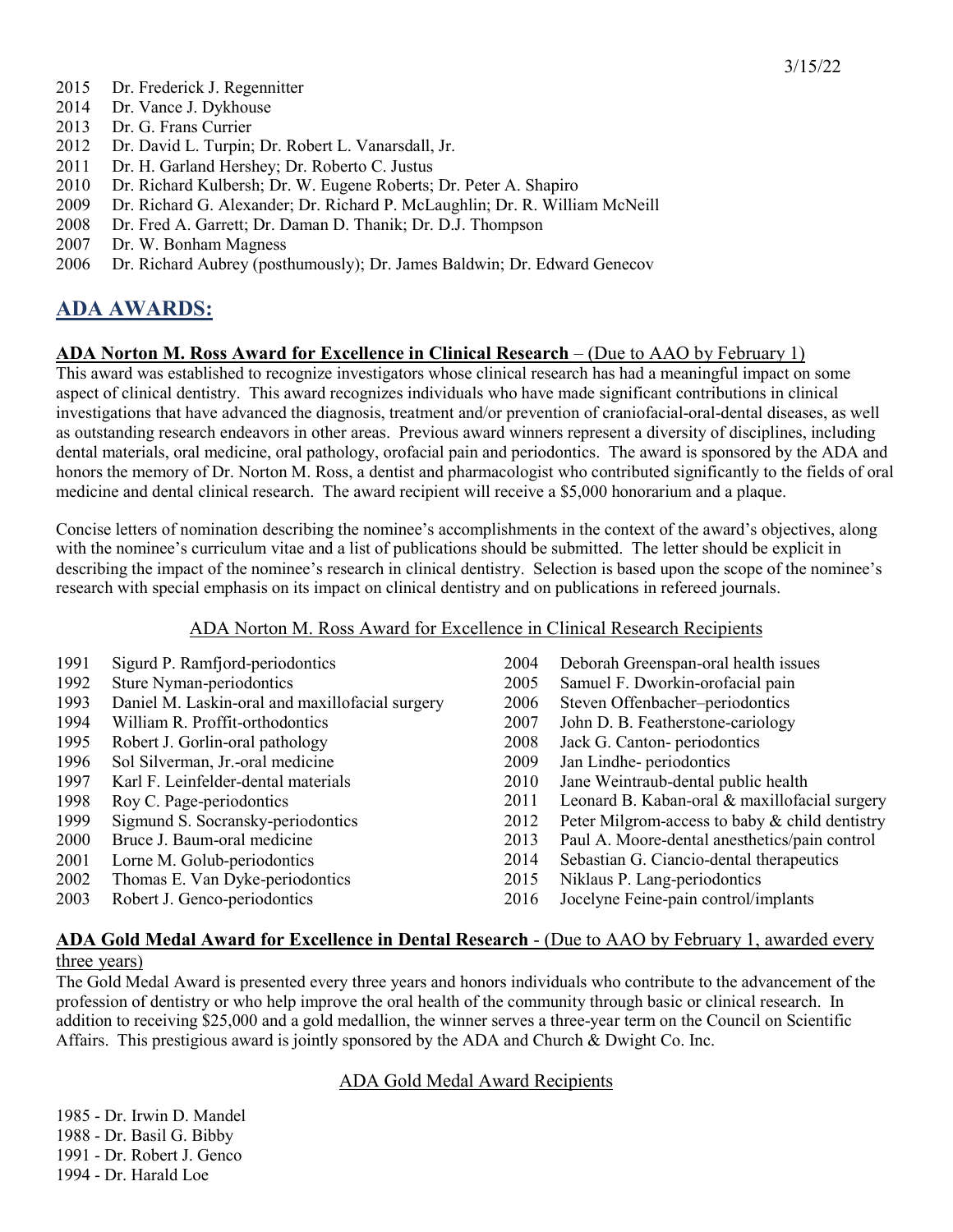1997 - Dr. Fusayama 2000 - Dr. William H. Bowen 2003 - Dr. Robert Gorlin 2006 - Dr. Lorne Golub 2009 – Dr. Harold C. Slavkin 2012 – Dr. John S. Greenspan 2015 – Dr. Steven Offenbacher

# **GLAO AWARDS:**

## **GLAO Distinguished Service Award** – (Due to GLAO March 1)

This award was established by the Award Committee to recognize a GLAO member who served the Association in various capacities through the years in an exemplary manner.

Award Guidelines (03/17):

- The award is to be given annually, if so desired, by the GLAO Board of Directors.
- The award is to be presented to the recipient at the GLAO Annual Membership Meeting the year of his or her nomination.
- If the recipient of the award is not in attendance at the designated membership meeting, the award will be presented to a designate of the recipient, on behalf of the recipient.
- The recipient of the award will be given the opportunity to express his or her gratitude for the award through the GLAO Newsletter, if not present to receive the award at the Annual Membership Meeting.
- If the Awards Committee is notified by the GLAO Board of Directors that a nomine declines the award, then the Awards Committee will pass on any further award nomination for that year.

## GLAO Distinguished Service Award Recipients

- 2022 Dr. Phillip J. Beckwith
- 2020 Dr. Christopher A. Roberts
- 2019 Dr. Jerry Hickman
- 2018 Dr. Raymond G. Bozek
- 2016 Dr. Eugene L. Dellinger
- 2015 Dr. Richard M. Marcus
- 2014 Dr. Douglas Beaton
- 2013 Dr. Scott Jamieson
- 2012 Dr. Robert Brown
- 2011 Dr. Valmy Pangrazio-Kulbersh
- 2010 Dr. Jeffrey Gilmore
- 2008 Dr. John Barbour
- 2005 Dr. Walter Buchsieb
- 2004 Dr. David Haas
- 2003 Dr. George Eastman
- 2000 Dr. Eli Berger

## **GLAO Dr. David C. Hamilton Distinguished Service Award** – (Due to GLAO March 1, awarded every 5 years)

This award is presented to individuals who have dedicated themselves to serving the interests of the GLAO throughout their careers. Their contributions exceed the commitments and duties of any elected or appointed office in the association. Nominations, if any, will be accepted and acted upon by the Board of Directors. This award is to be given **every five years**, if so desired, by the GLAO Board of Directors.

## GLAO Dr. David C. Hamilton Distinguished Service Award Recipients

- 2021 Dr. Christopher A. Roberts
- 2016 Dr. Thomas L. Ahman
- 2011 Dr. John F. Buzzatto
- 2006 Dr. Terry Pracht